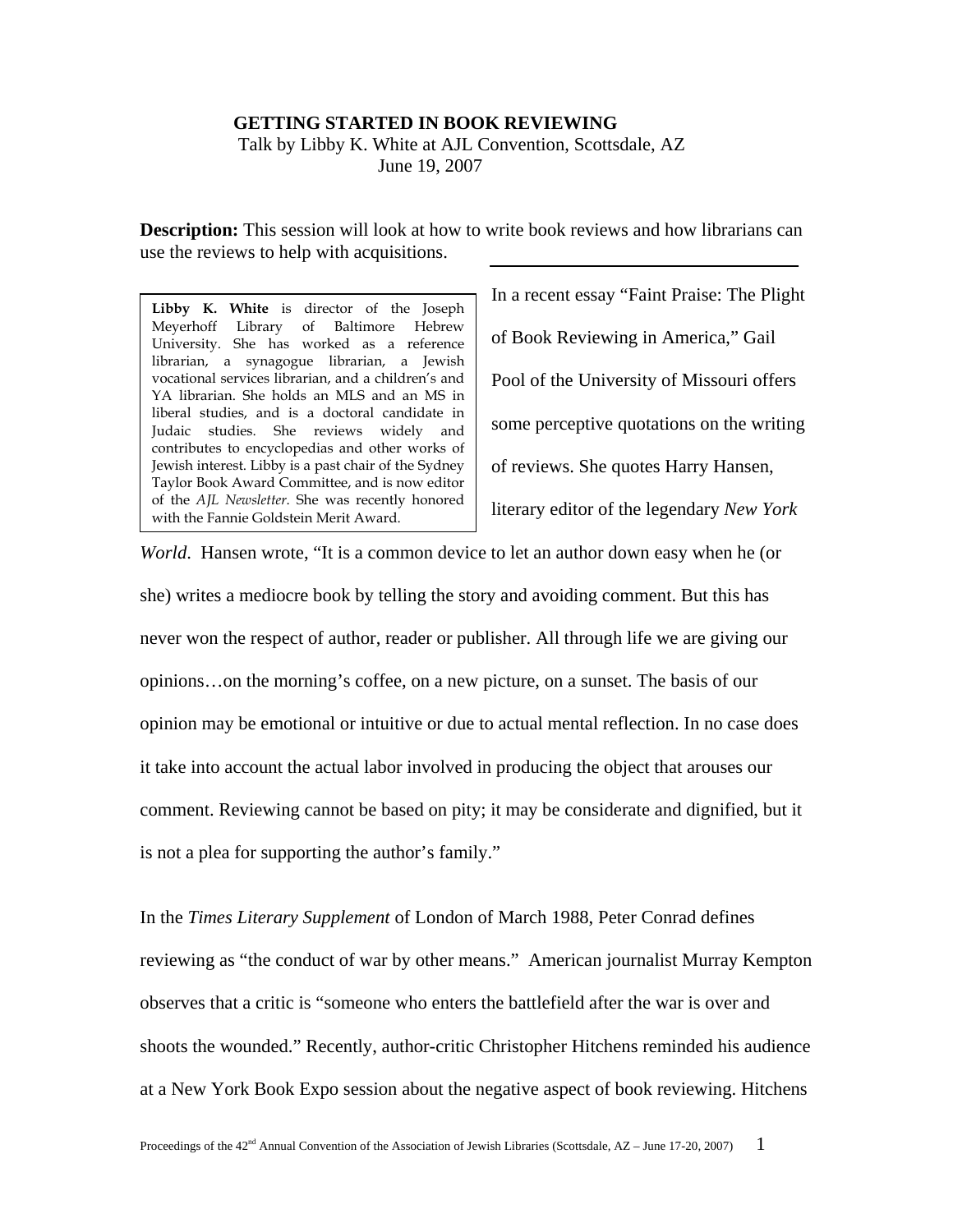quoted a biblical passage, Job 31:35, which he translated as "Oh, that mine enemy would write a book." Not exactly the JPS translation, but he has the general idea. F.F.Beirne, Book Page Editor of *The Baltimore Evening Sun*, points out, 'Experience has shown that rules laid down for one reviewer do not apply at all to another. Just when we imagine we have a workable formula, along comes somebody with a review that is unmistakably good and which at the same time violates every clause in the formula."

Somewhere in the quicksand of these philosophic statements lies the successful book review. Of course, I use the term "book review" in a generic way—I mean reviews of videos, DVD's, films, electronic resources, and graphic novels, too.

Reviewing is an utterly serious topic with much at stake. Librarians often find themselves in the role of reviewers intentionally or not, informally or formally. To tell the truth, we live and die by reviews! We use reviews for selection, collection development, comparison, reader's advisory, program planning, keeping up with literary trends, and developing technical and writing skills. In this session I shall confine myself to a discussion of reviews such as appear in *Library Journal*, *School Library Journal*, *Jewish Book World*, the *AJL Newsletter*, JCC, school and synagogue bulletins, and local newspapers. I will refer mainly to adult materials. This is the reviewing world I know. It's my hope that you will like the books you are assigned to review. Journals rarely pay for reviews, but the books they send usually become yours.

Reviewers are often recruited by journals which run ads in their pages. Sometimes, a list of titles is offered to the membership of an organization sponsoring a journal. In other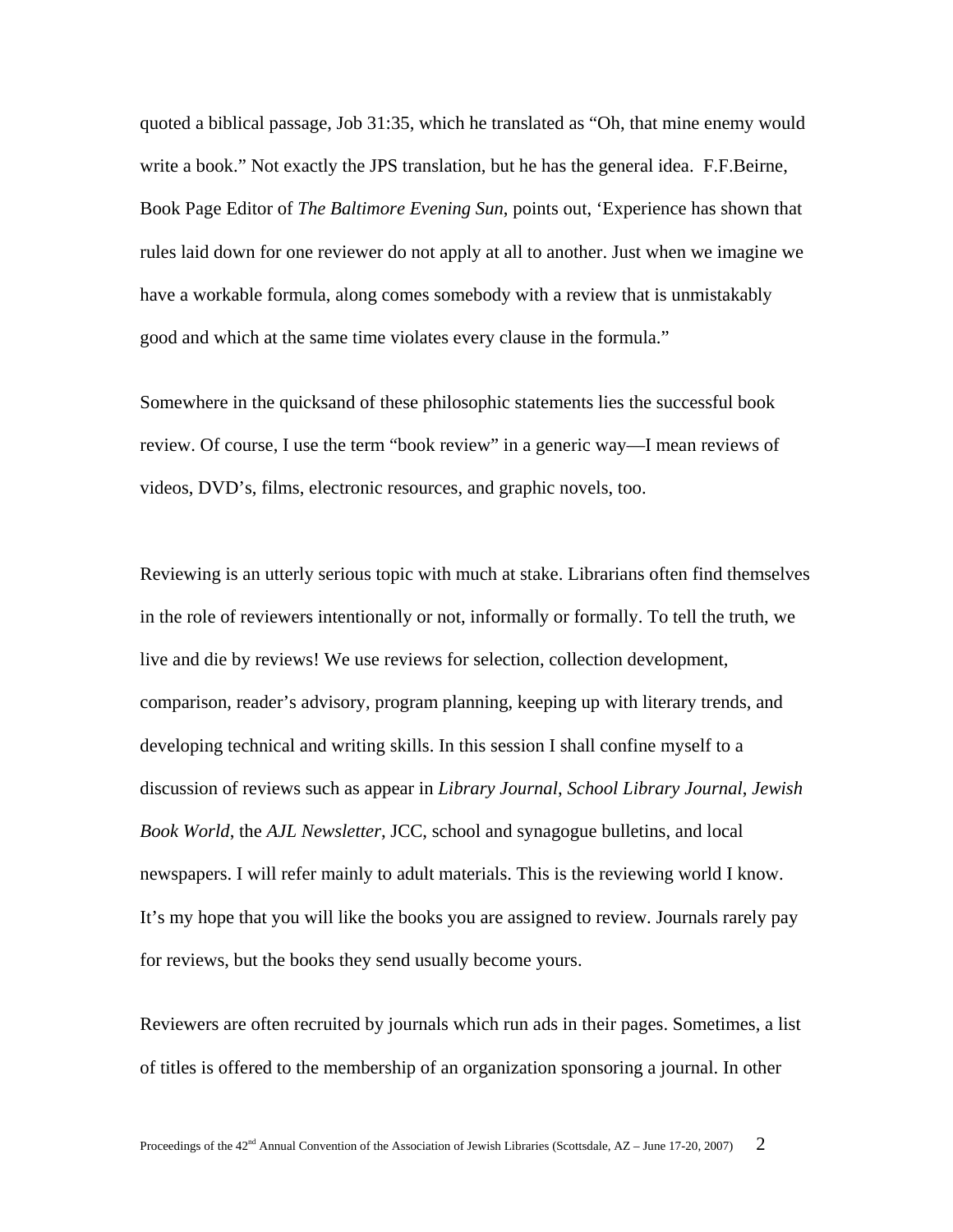instances, an editor approaches an individual known for expertise in a specialized field to request a review. If you find the content, level, and style, and yes, slant of a journal's review section appealing and useful, you may have found a place to begin. You are a part of that journal's audience and probably speak the language of the journal's reviewers already. Contact the editor. As in all writing, the old adage is wise; write about what you know. *Elements for Basic Reviews,* an American Library Association document developed by the Reference and Users Services Committee (RUSA), which included AJL members Donald Altschuler and Barbara Bibel, states, "Reviewers should be qualified to judge the reliability and validity of facts presented in materials that they evaluate, to compare such materials to similar works, and to determine whether such materials provide a greater understanding of a specific subject. Consequently, reviewers should have a solid academic background and/or strong personal or professional interest in the subject of the materials examined. Fiction reviewers should have an extensive background and/or a keen interest in literature." In dealing with a new reviewer, an editor will usually request a resume and a sample review. Respond promptly and in a professional manner.

If an editor agrees to bring you on board, you will receive a book and a set of directions. READ THE DIRECTIONS CAREFULLY AND KEEP THEM ON HAND. Every journal has its own character, format, and idiosyncracies. The required presentation of bibliographic information differs among journals. Note the deadline for submission of your review! Publishing is a business; even publishing the *AJL Newsletter* is a little business. We are not pulling our hair out and staying up late to bring the product out just for fun. We expect to meet our commitments. We expect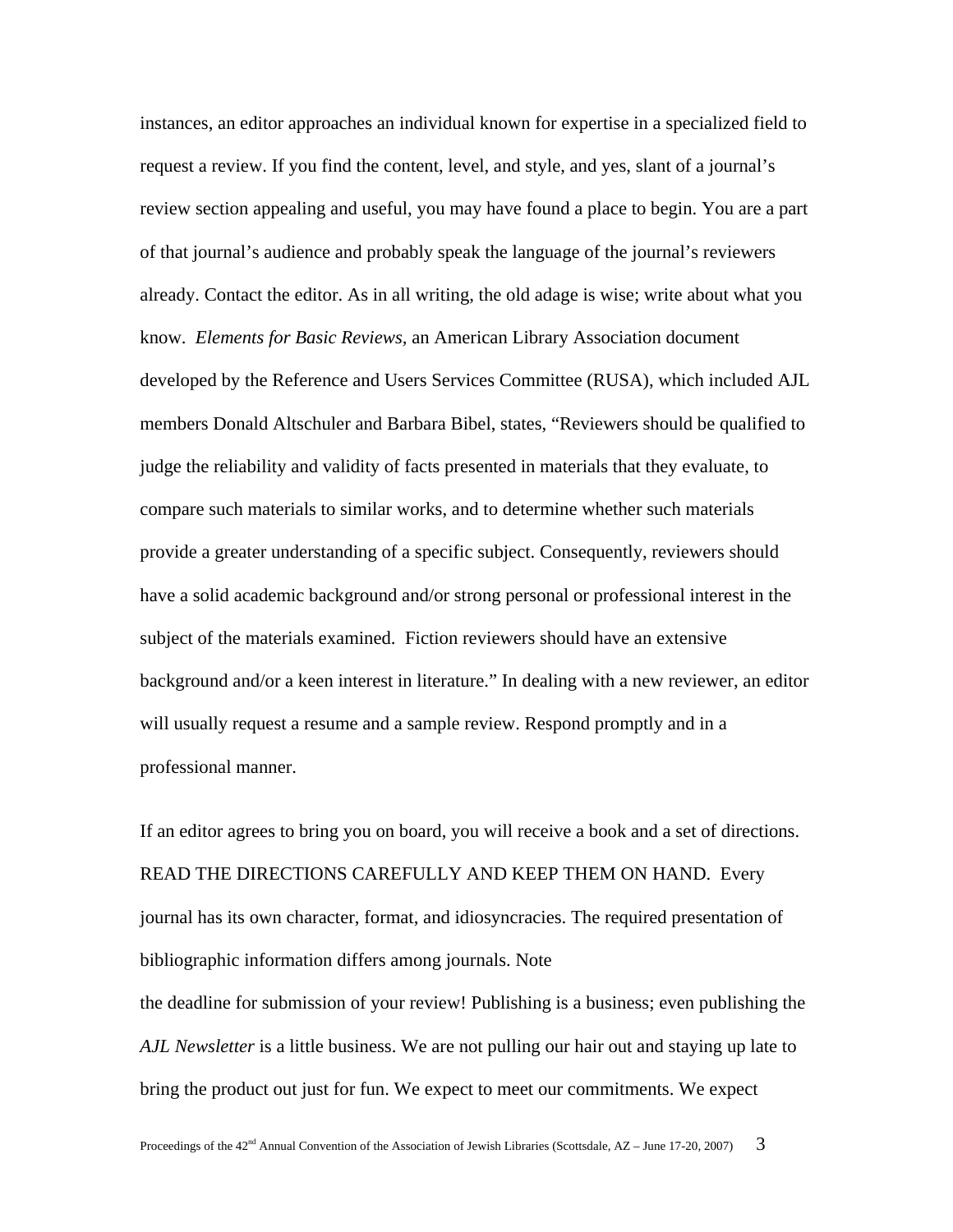journal contributors, including book reviewers, to do the same. If you are unable to submit the review on time, let the editor know. The editor should not be forced to guess or to remind you of a passed deadline. Such lack of

attention by a reviewer indicates carelessness, disorganization, or a non-serious attitude. Such qualities are poor recommendations for a long-term relationship. Resist the theory of "More is better." I realize that cutting a review down to size-hacking at those precious words-is an awful discipline, which no decent person deserves. However, this is the reviewer's job. Terrible things can happen when the editor assigns a 250-word review and receives an 800-word review. I can assure you that this has happened to AJL editors. In one case, the review was of a children's book with minimal text. I will spare you further details.

The 2007 New York Book Expo featured an overflow crowd for a session on the ethics of review writing. For just about everyone, objectivity in review writing is the desired goal. Analysts agree that reviewers should avoid materials that they themselves, colleagues, and friends have written. Nor should individuals with a financial investment review materials related to that investment. It's not difficult to come up against an ethical problem in this area. In fact, it happened to me while preparing this talk. ALA guidelines state that a review should be submitted to only one publication. I recently completed a review of a book on the expulsion of the Jews from Spain in 1492, a subject which I have studied and on which I have written. I spent a great of time writing and revising the review. I planned to use it during this session to show how I improved the review progressively to meet the guidelines enunciated by the journal to which I would submit it.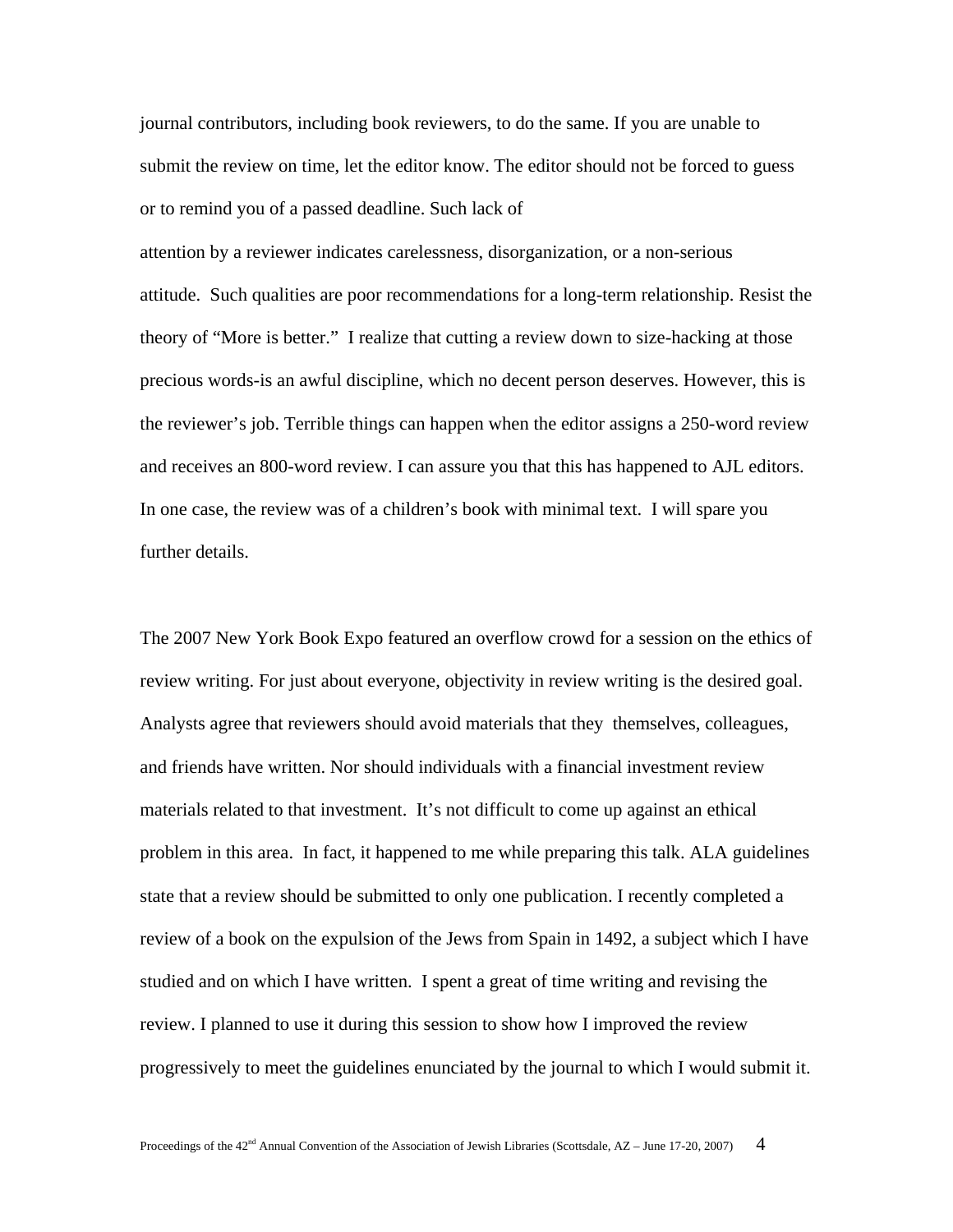I thought about this at length and concluded that I could not use this review today. I submitted the review in late May, but it has not yet been published. I was uncertain about my rights in presenting portions of the review to an audience other than the readers of the journal. Instead, I found other examples of poor and successful reviewing.

Once you have the book in your hands, READ THE BOOK. Do not imagine that you can "fake it," serving up warmed- over publisher's promotional material from the book's covers and back. Take careful notes. Take down a few significant quotations. However, do not quote extensively in your review. After all, whose review is it? The authors? Yours? On the other hand, keep in mind that it's not all about you and your life adventures. Every review will certainly reflect the reviewer's personality. However, "The author's trek across the Negev brought back memories of my trip on camel in North Africa with my beloved deceased aunt Bette in 1986. Boy, did we need a real vacation after that!" is not appropriate for inclusion in a professional review.

The most basic rule of all review writing is attention to spelling and grammar. Avoid dangling participles and run-on sentences with careless punctuation. Avoid strings of "blah" adjectives, such as good, interesting, fascinating. These adjectives are analogies to what food advertisers used to brand empty calories. Avoid cutesy and condescending expressions. Avoid repeated use of the same words and phrases. Another trap is the use of highly negative or highly positive language which risks leaving the reader with the impression of bias. Do not comment on editing or format unless these features are unusual or poor.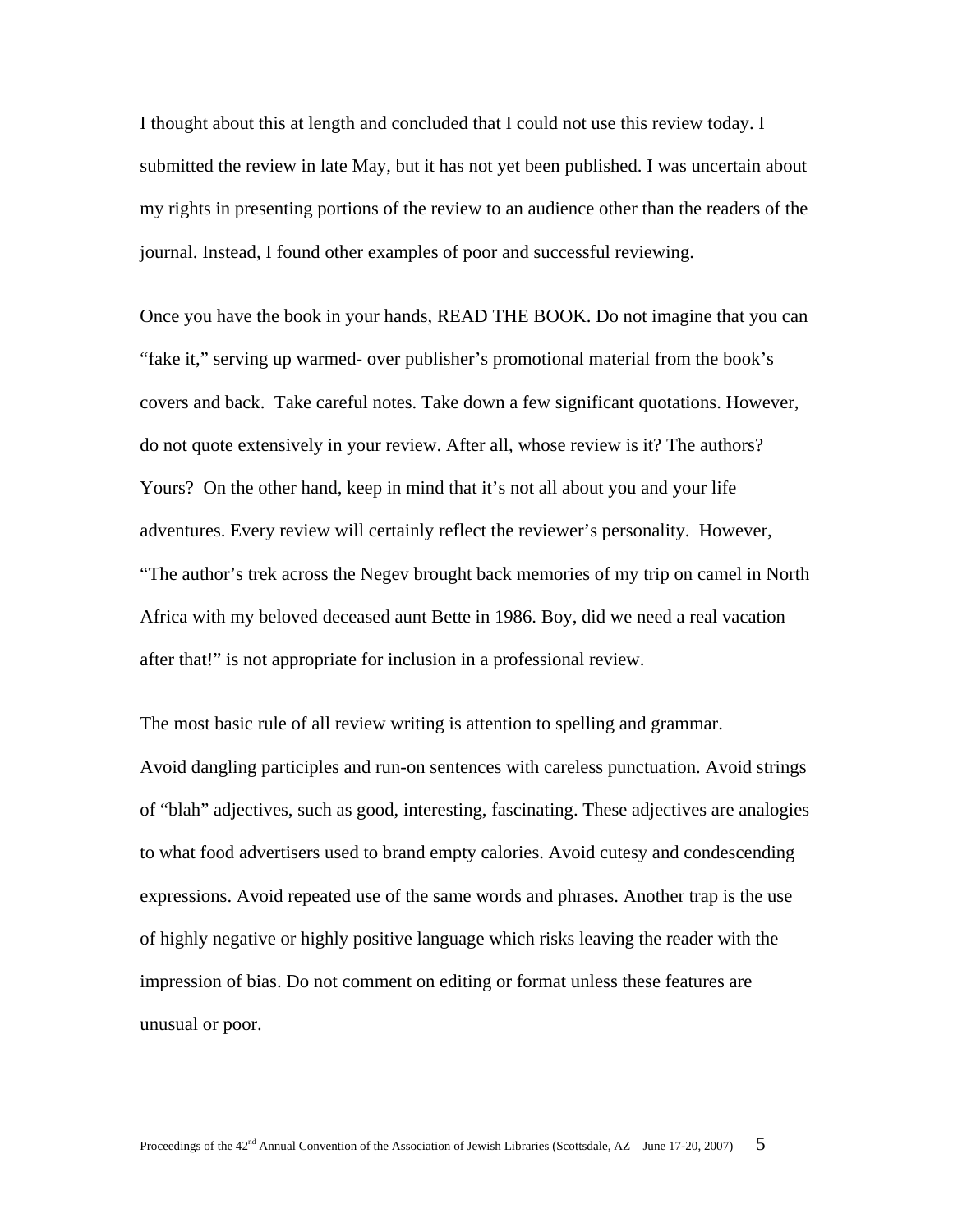Begin to write the review by setting down the bibliographic information in the form requested by the editor. Write a strong opening sentence to encourage further interest. Editors prefer that reviewers stick to the active and avoid the passive voice in their writing. In the active voice, one writes, "The librarian wrote the review." In the passive voice, one writes," The review was written by the librarian."

Do not provide extensive background on the author or the subject, unless relevant to the work being reviewed. Too much data can lead reviewers into the never-never land of digression from which there is rarely the possibility of a respectable return. Examples of relevant data are: "Dr. Kozlovski, a non-Jewish professor of History at Warsaw University, describes his efforts to establish a Yiddish theater company" and "the author, the adopted Vietnamese daughter of American Jews, returned to her ancestral village." Absolutely unnecessary in the review of a book about the beliefs of a Hasidic rebbe is "Reb Moshe, leader of this Hasidic sect, was married three times, to sisters who were redhaired. He had eleven children, most of whom did not survive infancy."

Reviewers are warned against "too much description and not enough evaluation" in their work. I have already mentioned that excessive description is one response to a mediocre book on which the reviewer is reluctant to comment. A laundry list or table of contents of descriptions do not inspire the confidence of editor or reader. In dealing with nonfiction, indicate the author's intent and ask yourself whether he or she presents a convincing argument. An important standard for nonfiction evaluation is the presence or absence of authority and/or expertise. Many things can be. Perhaps a retired sports reporter can document the history of nuclear medicine. However, a long-time researcher